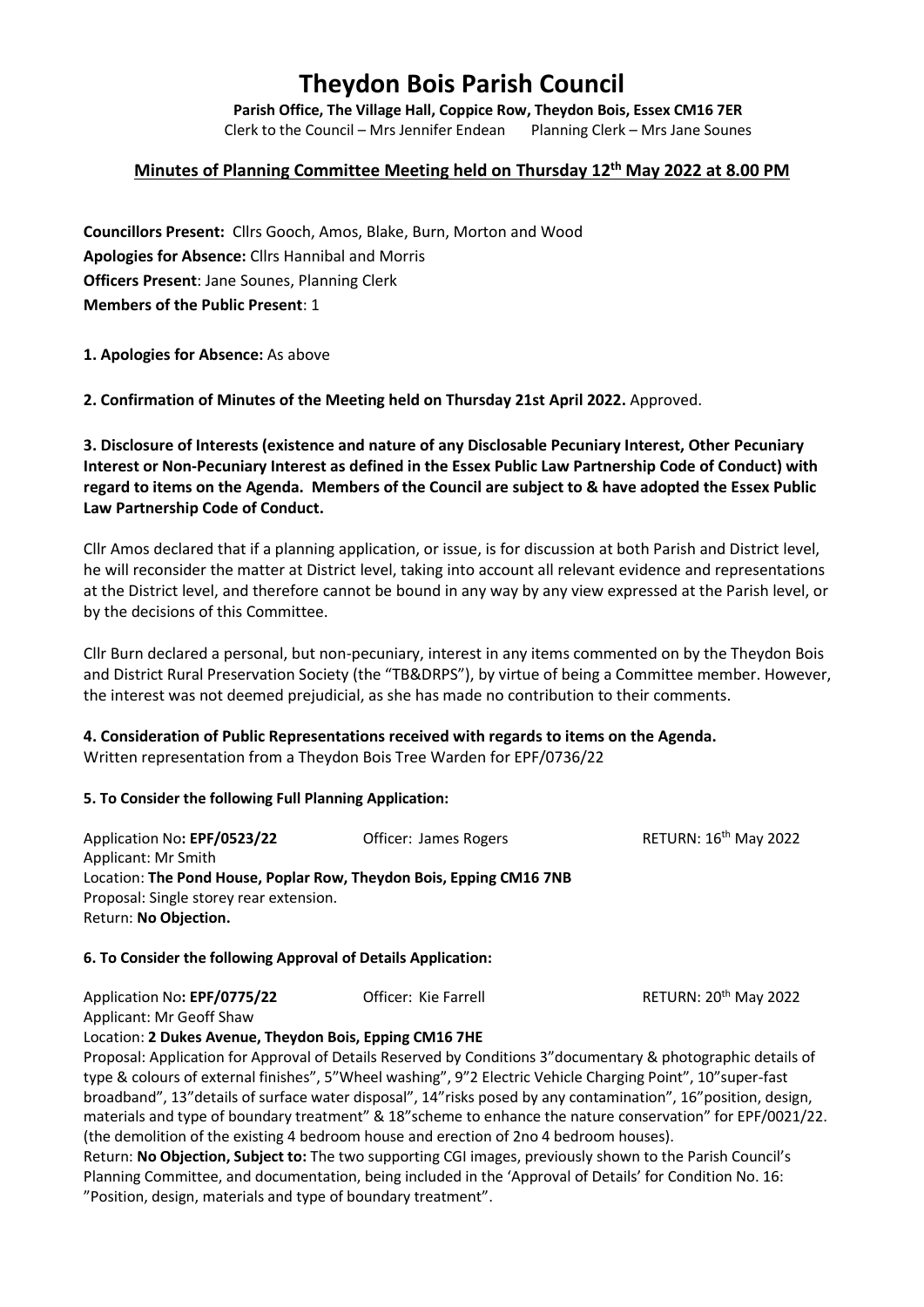#### **7. To Consider the following Tree Preservation Order Application:**

Application No: EPF/0736/22 **Officer: Robin Hellier** RETURN: 16<sup>th</sup> May 2022 Applicant: Mr Ron Hopkins Location: **Beechwood, Theydon Road, Epping CM16 4EE** Proposal: TPO/EPF/01/10 (Ref:T4) T001: Cedar – Fell and replace, as specified. Return: **No Objection – subject to** the EFDC Tree Officer's recommendations, although the Committee regretted the potential loss of this mature specimen tree. **8. To Consider the following Planning Applications (to which the Planning Committee previously raised Objection), since the determination of these has been held in abeyance by EFDC, due to the provision of new policies relating to the Epping Forest Special Area of Conservation. (The Committee may decide to support its previous comments, or amend these, as appropriate):** Application No: **EPF/1656/19** Officer: SAC – Held in Abeyance RETURN: 20<sup>th</sup> May 2022 Applicant: Ms Margaret Padfield Location: **Piggotts Farm, Abridge Road, Theydon Bois, Epping RM4 1TX** Proposal: Erection of 3 x 4 bedroom residential houses to replace existing barns on site. Return: **Strong Objection.** The Committee believed that the quantum of development proposed would substantially exceed that which could be afforded by conversion under the GPDO, whilst the height and massing of the dwellings would be conspicuous within the landscape setting, and too urban in design and layout given the close proximity of the adjacent Grade II Listed Farmhouse and barns. Application No: **EPF/2740/19** Officer: SAC – Held in Abeyance RETURN: 20<sup>th</sup> May 2022 Applicant: Mr & Mrs P Debenham Location: **4 Hill Road, Theydon Bois, Epping CM16 7LX** Proposal: Proposed demolition of an existing two storey & single storey side extension, subdivision of site, erection of a new detached dwelling & provision of a part two storey/part single storey rear extension to the donor property with x2 no. new vehicle crossovers for each dwelling. Return: **Strong Objection** – the Committee ratified its earlier returned objection and comments, dated 23rd December 2019. Application No: **EPF/0766/20** Officer: SAC – Held in Abeyance RETURN: 20<sup>th</sup> May 2022 Applicant: Mr Willem Botha Location: **21 Forest Drive, Theydon Bois, Epping CM16 7HA** Proposal: Creation of one bed flat and associated parking (Revised application to EPF/0066/20). Return: **Objection withdrawn – subject to Conditions recommended by the EFDC Planning Officer**. The Parish Council was contacted by EFDC with respect to amendments made to plans for this application, and had understood there was to be a further period of consultation. However due to the inclusion of this application on the Agenda for the EFDC Area Planning Sub-Committee East meeting on 11th May, the Chairman of the Parish Council Planning Committee, having viewed the EFDC Planning Officer's Report, recommended withdrawal of the Parish Council's previous objection dated 18th May 2020 – whilst noting that the outlook for the main living area is somewhat limited and access to the amenity space can only be made by crossing the parking area to the rear. **9. Planning Clerk's Report** Planning Enforcement

The Parish Council has been made aware of an Appeal against the serving of Enforcement Notices on Blunts Farm Units, and has emailed EFDC Planning Services to request further information. The last date for submissions to the Planning Inspectorate, from interested parties, is 9<sup>th</sup> June 2022.

We have also been made aware that the last container that remained in situ at the Old Forester's site has now been removed, and that some of the hard standing has been covered over with soil that was banked up around the side of the site.